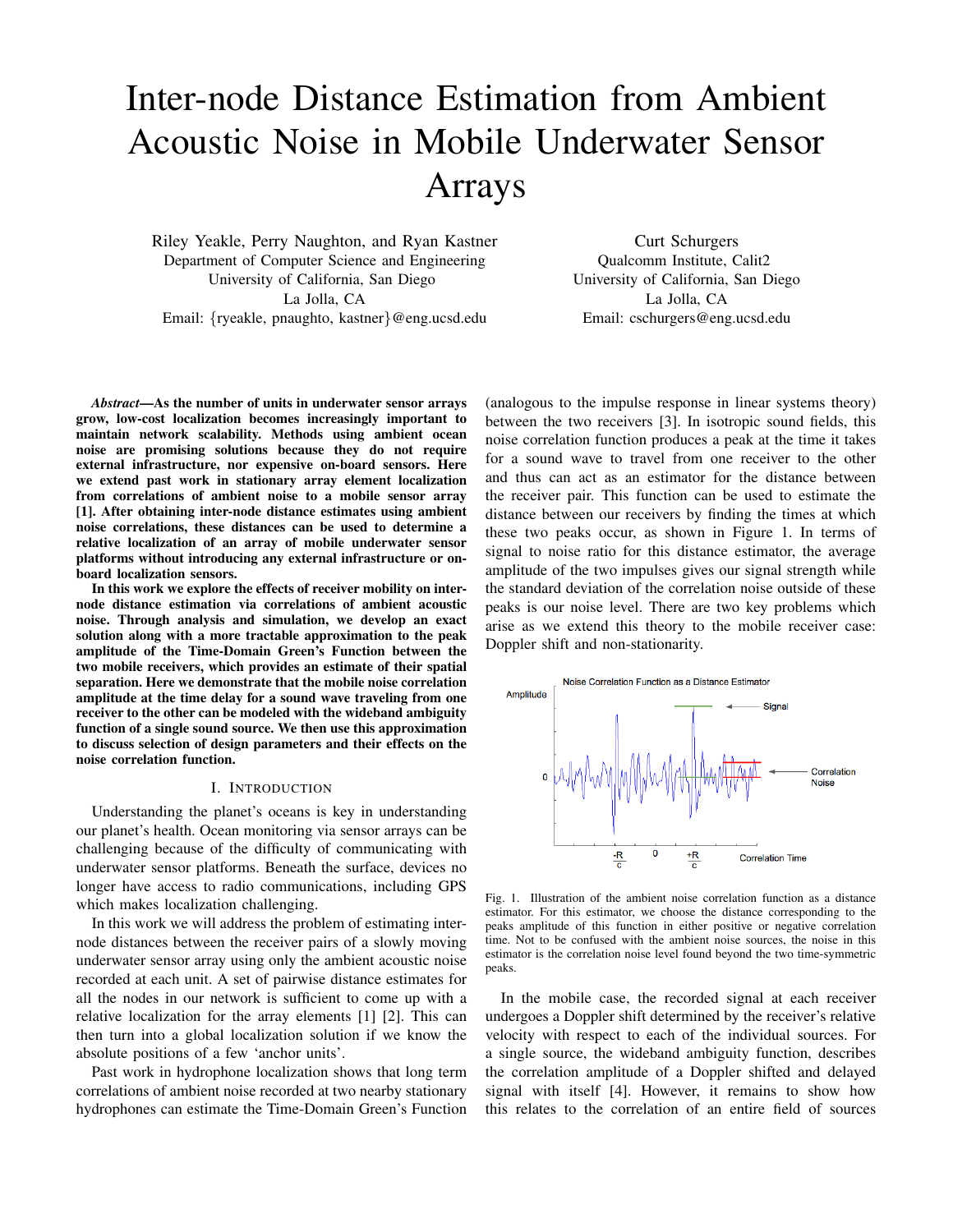on the emergence of the Time-Domain Green's Function. Next, we have the complication of non-stationarity during the correlation window. In the stationary receiver case, the SNR of the noise correlation function as a distance estimator increases with increasing correlation time windows [5]. When the receivers are mobile the longer the correlation window, the approximation of the system as roughly stationary becomes worse and eventually may destroy the peaks of the noise correlation function. Thus, in choosing our correlation time window, we need to pick a time window which is both long enough for the noise correlation peaks to emerge, but short enough that the receivers don't move too much during correlation.

To solve this problem, we will begin by examining the emergence of the Time-Domain Green's Function from correlations of ambient noise to see which components of the process will carry to the mobile receiver case. Next we will directly apply the wideband ambiguity function to the noise correlation function to provide an exact solution to the expected value of the noise correlation function's peak amplitudes, assuming one knew everything about the ambient noise sources in the environment and their spatial distribution. Since the exact solution requires immense knowledge about the ambient sound environment, we will then develop a practical approximation to the noise correlation function's peak amplitude as a function of the stationary noise correlation function and the wideband ambiguity function of a single source. Finally, we will use this approximation to formulate an objective function for optimizing the SNR of the noise correlation function distance estimator which can be used to choose the optimal correlation time window and determine maximum mobility conditions for a given SNR requirement.

The contributions of this paper are:

- An exact solution to the expected value of the noise correlation function peak amplitude between two receivers moving with constant velocity
- A first order approximation of the peak amplitude of the noise correlation function using the noise correlation function's peak amplitude in the stationary receiver case and the wideband ambiguity function for a single noise source
- An objective function for optimizing the SNR of the NCF distance estimator which can be used to choose the optimal correlation window length and determine maximum mobility conditions for a given SNR requirement

## II. BACKGROUND

# *A. Distance Estimation via Ambient Noise*

The key result we build on is the emergence of an estimate of the Time-Domain Green's Function from correlations of ambient acoustic noise between two hydrophones [3] [6]. The Time-Domain Green's Function describes the propagation of a wave from one point in space to another and is analogous to the impulse response used in linear systems theory. In the context of sensor arrays, the Time-Domain Green's Function

(now referred to as TDGF) between two receivers tells us how a source will propagate from one receiver to the other. We will first consider the system shown in Figure 2 in which two receivers record sound sources originating from different locations indicated with triangles over some time window T. For a system with a single direct path between two receivers, the TDGF will look like two symmetric impulses at  $\pm \frac{R}{c}$  where  $R$  is the distance between the two array elements and  $c$  is the speed of sound. If we know  $c$ , we can then estimate the distance between the two receivers. Here we present an intuitive explanation for the emergence of the TDGF from ambient acoustic noise correlations which will be important to understanding how receiver motion during correlation will affect the emergence of correlation peaks at  $\pm \frac{R}{c}$ .



Fig. 2. Example of receiver and source setup in a 2D plane. Sources  $s_1$  to  $s_j$  are distributed around the receiver pair and represent active sources at this instant in time. Receivers  $r_1$  and  $r_2$  are separated by a distance R and each have velocity  $v_i$  along the axis passing through the pair.

The first insight in developing the theory of ambient noise correlation is that the cross correlation function has a welldefined directivity pattern, meaning *it is sensitive to sources originating from certain directions more than others*. To see this, consider the scenario pictured in 2. The time delay produced by a single distant source under cross correlation is given as a function of angle of approach  $\theta_0$  (defined with respect to the axis between our receiver pair):

$$
\tau_s = \frac{R}{c} \cos(\theta_0) \tag{1}
$$

Since  $cos(\theta_0)$  changes slowly near  $\theta_0 = 0$  and  $\theta_0 = \pi$ , we expect sources with angle of approach near the axis of the receivers ( $\theta_0 \approx 0$  and  $\theta_0 \approx \pi$ ) to produce delay estimates closer in time to each other than those off the axis through the receivers. Consequentially, we expect larger correlation peaks to build up near  $\tau_s$  corresponding to  $\theta_0 \approx 0$  or  $\pi$  than anywhere else. Specifically, this  $\tau_s$  is  $\pm \frac{R}{c}$  gives the time of flight from one receiver to the other. As demonstrated in [6], the relative proportion of sources contributing to the correlation peak at  $\tau = \pm \frac{R}{c}$  can be modeled using the directivity of the correlation function. Using this, the authors in [6] show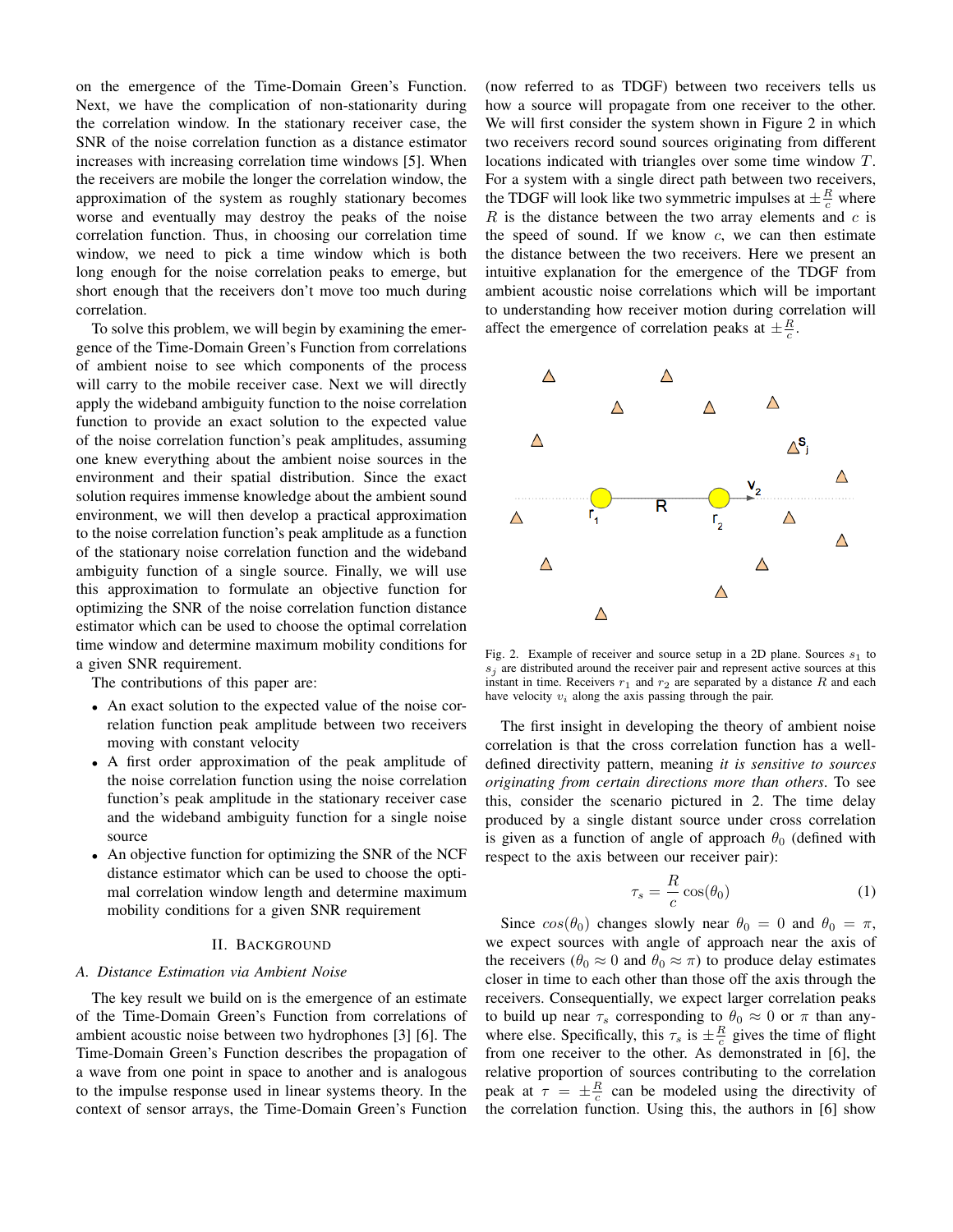that the ratio of 'coherent' sources (sources contributing to a correlation peak at  $\tau = \pm \frac{R}{c}$ ), versus 'incoherent' sources (those contributing to correlation peaks elsewhere) can be expressed as:

$$
Ratio(\theta_0) = \sqrt{\frac{2\pi f_c}{c} R} \left( 1 + \frac{1}{12} \left( \frac{B}{f_c} \right)^2 \right)^{\frac{1}{4}} \sin(\theta_0) \quad (2)
$$

where  $\theta_0$  is the angle of approach. In an isotropic sound field (meaning uniformly distributed source locations), the number of coherent sources is far greater than any  $\theta_0$  corresponding to a different time difference of arrival. Thus by correlating over long time windows the noise correlation function produces roughly symmetric peaks at  $\tau = \pm \frac{R}{c}$ .

Borrowing vocabulary from [6] and [1], we use the term 'endfire' to refer to the region around  $\theta \in \{0, \pi\}$  for which sound sources make a significant contribution to the correlation peaks at  $\tau = \pm \frac{R}{c}$ . We can define this region more specifically using the directivity of the cross correlation function between our receivers and choosing the angle  $\theta_{endfire}$  to be the effective beamwidth of the beam centered on  $\theta = 0$  or equivalently  $\theta = \pi$ .

To get the cleanest correlation results, this technique uses the preprocessing pipeline shown in Figure 3 to compute the noise correlation function, which consists of bandpass and whitening steps. The bandpass step gives us control over what sorts of ambient sounds we look at, while the whitening step mitigates the effects of strong frequencies on the correlation. After preprocessing, we compute the noise correlation function using:

$$
C_{y_1, y_2}(\tau) = \frac{1}{T} \int_{-T/2}^{T/2} y_1(t) y_2(t - \tau) dt
$$
 (3)

$$
NCF(\tau) = \frac{C_{y_1, y_2}(\tau)}{\frac{1}{T} \sqrt{\left(\int_{-T/2}^{T/2} y_1^2(t)dt\right) \left(\int_{-T/2}^{T/2} y_2^2(t-\tau)dt\right)}}
$$
(4)



Fig. 3. Preprocessing pipeline used to compute the noise correlation function. The bandpass step allows us to focus on a specific noise frequency band, and the whitening step prevents the correlation from being biased by dominant frequency components.

#### *B. The Wideband Ambiguity Function*

For a single source, the problem of the correlation of a Doppler shifted signal across two receivers is modeled by the wideband ambiguity function, originally developed for studying radar responses to high velocity targets using broad spectrum radar pulses [4]. The ambiguity function describes the matched filter response of a delayed and Doppler mismatched pulse with the original signal. In computing the noise correlation function over a single source, we are essentially running a matched filter across our receivers and thus the wideband ambiguity function describes how our correlation will behave with receiver velocity and delay errors. As shown in  $[4]$  for a single source s, the wideband ambiguity function for cross correlation can be written as:

$$
A(\tau,\beta) = \int s(t)s^*(\beta(t+\tau))dt
$$
 (5)

In particular we will be interested in the normalized version of this function for a broadband, flat spectrum, Gaussian signal. Normalized in this case meaning we want to know the correlation coefficient between the original signal and the Doppler shifted and delayed signal. In [7] the authors compute the normalized ambiguity function for just that signal and find the following:

$$
\rho(\gamma = 0, \dot{\mu}) = \frac{1}{2b} \left[ Si((a+1)b) - Si((a-1)b) \right] \tag{6}
$$

with:

$$
Si(x) = \int_0^x \frac{\sin x}{x} dx
$$

and  $a = \frac{2}{f_c}$ , and  $b = \frac{\pi}{2}(B\mu T)$ , where  $f_c$  denotes the center frequency of our signal,  $B$  denotes its one-sided bandwidth, and T denotes the length of our correlation window,  $\gamma$  indicates the delay error, and  $\mu$  denotes the rate of change for the time delay between our two receivers. For a single mobile receiver,  $\mu = \frac{v_{rel}}{c}$  and for two mobile receivers it is given as  $\frac{1+\frac{v_2}{c}\cos(\theta_2)}{1+\frac{v_1}{c}\cos(\theta_1)}$ − 1.



Fig. 4. Example of a zero time delay error cut of the normalized ambiguity function for a broadband, flat spectrum, Gaussian pulse.

This function represents the zero delay error cut of the ambiguity function of the matched filter over two receivers,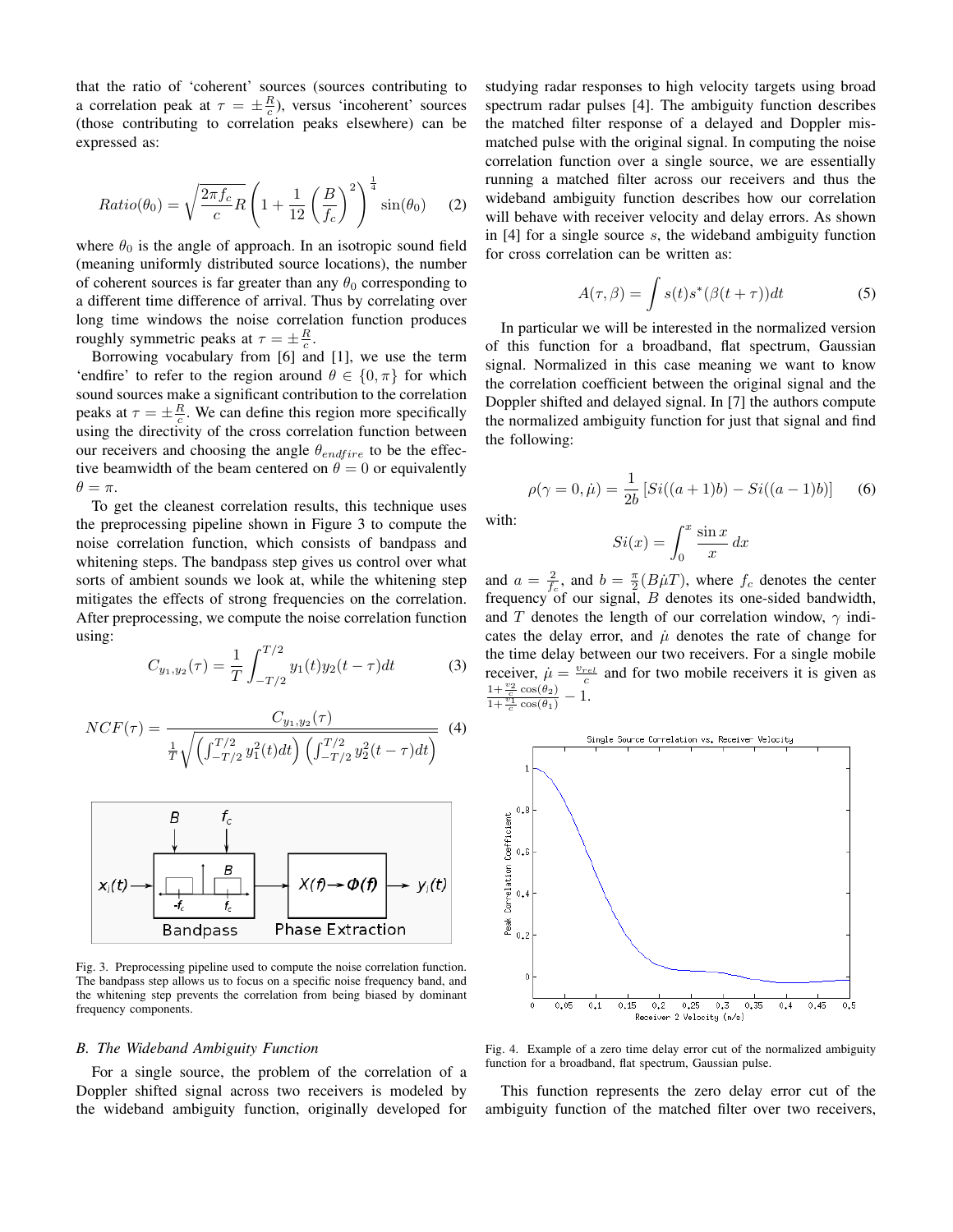which describes the correlation peak as a function at time delay  $\tau = \frac{R}{c}$ , corresponding with the separation of the receivers at time  $\overline{0}$  (halfway through the correlation), and relative Doppler shift across each receiver  $\mu$ .

# III. PROBLEM FORMULATION

We make the following simplifying assumptions to develop our theory on the effects of receiver mobility during noise correlation:

- Our sources are stationary in space, transient in time, and generated from uncorrelated Gaussian processes with mean 0 and variance  $\sigma_s^2$
- Our sources have a spectrum extending beyond the bandwidth over which we correlate
- All sources propagate in a single direct path from source to receiver
- In correlation preprocessing, we use  $f_{min} \ge 100Hz$
- There are a large number of sound events over our correlation time window
- Our receiver velocity is significantly less than the speed of sound in the medium and is taken with respect to the axis through the receivers

These assumptions form the simplest case for describing the effect of receiver motion on the noise correlation function. Our assumption of correlation bandwidth smaller than the noise bandwidth is reasonable so long as we choose our bandwidth and center frequency in a manner consistent with the actual spectrum of ambient ocean noise. The constraint of  $f_{min} \geq$  $100Hz$  ensures that our correlation directivity intuition holds since low frequencies exhibit much less directivity than higher frequencies for a pair of omnidirectional receivers.

We choose to take the receiver velocity along the axis because in a relatively uniform spatial distribution of short sound events, the relevant velocity term is how much the receivers move with respect to each other since the sound field looks the same in all directions. In a more directional sound field, the rotation of the receivers would be important because it would affect the distribution of sources in the endfire regions over time. However, strongly directional sound fields tend to distort the emergence of the Time-Domain Green's Function from correlations of ambient noise, so this method is unsuitable for those environments.

# IV. EXACT SOLUTION

Here we build on the previous section to relate the normalized ambiguity function for a single source  $\rho(\gamma = 0, \mu)$  to the noise correlation function at time  $\tau = \pm \frac{R}{c}$  in the presence of constant receiver velocity.

In a field of  $j$  sound sources, we can write the signal received at receiver *i* as:

$$
x_i(t) = \sum_{j=1}^{N} \alpha_{i,j} s_j ((\beta_{i,j}(t + \mu_{i,j}) + D_j)
$$
 (7)

where  $\alpha_{i,j}$  is the attenuation between source j and receiver i,  $\beta_{i,j}$  is the time scaling between source i and receiver j (with

 $\beta_{i,j} = (1 + \frac{v_i}{c} \cos(\theta_{i,j}))$ ,  $\mu_{i,j}$  is the time delay for the source traveling to the receiver at the start of correlation, and  $D_j$  is the start time of source  $i$ .

Next, we define the following:

$$
\hat{\sigma}_y = \sqrt{\int_{-\frac{T}{2}}^{\frac{T}{2}} y^2(t)dt} \tag{8}
$$

as the square root of the energy of a signal  $y(t)$ .

Next, we have the correlation coefficient  $\rho_{y_1,y_2}(\tau)$  given by:

$$
\rho_{y_1, y_2}(\tau) = \frac{1}{\hat{\sigma}_{y_1} \hat{\sigma}_{y_2}} \left( \frac{1}{T} \int_{-\frac{T}{2}}^{\frac{T}{2}} y_1(t) y_2(t - \tau) dt \right)
$$
(9)

Finally, let  $y'(t)$  be the ideal bandpass filtered version of  $y(t)$ , as performed in the noise correlation pre-processing step before whitening. We can then relate the noise correlation function to the velocity correlation coefficients for each individual source in our field as follows:

$$
NCF_{x_1, x_2}(\tau, t, v_1, v_2) = \rho_{x_1', x_2'}(\tau) \tag{10}
$$

$$
=\frac{1}{\hat{\sigma}_{x'_1}\hat{\sigma}_{x'_2}}\frac{1}{T}\int_{-\frac{T}{2}}^{\frac{T}{2}}x'_1(t)x'_2(t-\tau)dt\tag{11}
$$

Then, since we assume uncorrelated sources, the cross terms in the product  $x_1'(t)x_2'(t-\tau)$  cancel and we are left with:

$$
\frac{1}{\hat{\sigma}_{x'_1} \hat{\sigma}_{x'_2}} \sum_{j=1}^N \alpha_{1,j} \alpha_{2,j} \frac{1}{T} \int_{-\frac{T}{2}}^{\frac{T}{2}} s'_{1,j}(t) s'_{2,j}(t-\tau) dt \qquad (12)
$$

Since  $s'_{1,j}$  and  $s'_{2,j}$  are related as time scaled and shifted versions of each other, we can replace the integral with their normalized ambiguity function to obtain:

$$
\frac{1}{\hat{\sigma}_{x'_1} \hat{\sigma}_{x'_2}} \sum_{j=1}^N \alpha_{1,j} \alpha_{2,j} \hat{\sigma}_{s'_{1,j}} \hat{\sigma}_{s'_{2,j}} \rho_{s'_{1,j}, s'_{2,j}}(\tau, \mu_j) \qquad (13)
$$

After further simplification and reduction taking advantage of our flat, bandpass power spectrum after preprocessing, we obtain:

$$
NCF(\tau, t, v_1, v_2) = \frac{\sum_{j=1}^{N} \alpha_{1,j} \alpha_{2,j} \hat{\sigma}_{s'_{1,j}} \hat{\sigma}_{s'_{2,j}} \rho_{s'_{1,j}, s'_{2,j}}(\tau, \mu_j)}{N \sigma_{s'}^2 \sqrt{E\left[\frac{\alpha_{1,j}^2}{\beta_{1,j}^2}\right] E\left[\frac{\alpha_{2,j}^2}{\beta_{2,j}^2}\right]}}
$$
(14)

Noting that the numerator converges to its expected value for large  $N$  as well, we finally obtain:

$$
NCF(\tau, t, v_1, v_2) = \frac{E\left[\alpha_{1,j}\alpha_{2,j}\hat{\sigma}_{s'_{1,j}}\hat{\sigma}_{s'_{2,j}}\rho_{s'_{1,j}, s'_{2,j}}(\tau, \mu_j)\right]}{\sigma_{s'}^2 \sqrt{E\left[\frac{\alpha_{1,j}^2}{\beta_{1,j}^2}\right]E\left[\frac{\alpha_{2,j}^2}{\beta_{2,j}^2}\right]}}
$$
(15)

$$
= \frac{E\left[\frac{\alpha_{1,j}}{\beta_{1,j}} \frac{\alpha_{2,j}}{\beta_{2,j}} \rho_{s'_{1,j},s'_{2,j}}(\tau,\dot{\mu}_j)\right]}{\sqrt{E\left[\frac{\alpha_{1,j}^2}{\beta_{1,j}^2}\right]E\left[\frac{\alpha_{2,j}^2}{\beta_{2,j}^2}\right]}}
$$
(16)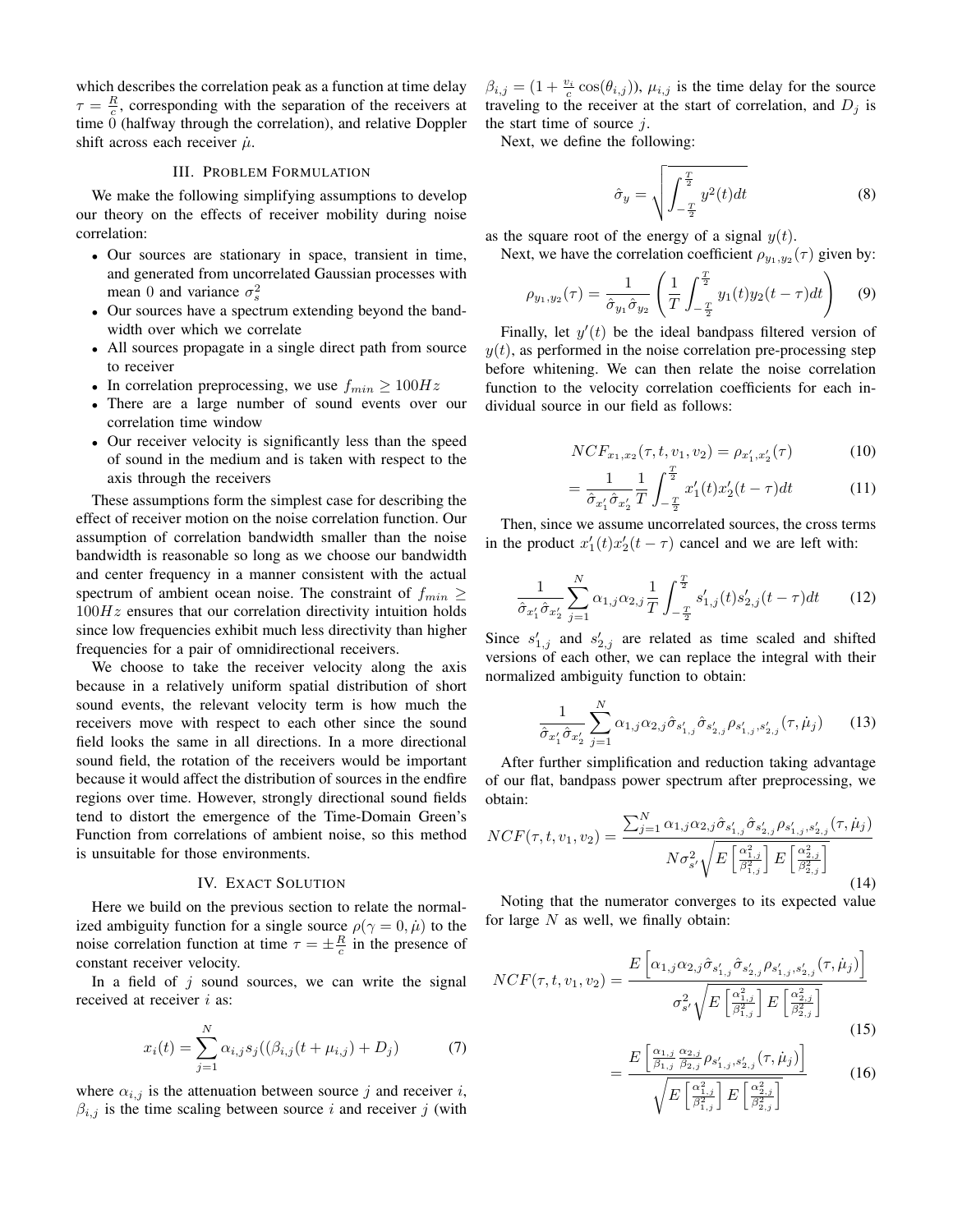## V. DEVELOPING A USEFUL APPROXIMATION

While Equation 15 gives us an exact expression for the noise correlation function between two moving receivers in a sound field with a known distribution, it is not particularly insightful in this form. Here we develop an approximation relating the noise correlation function amplitude at the receiver separation at time  $t = 0$  as a function of velocity to the correlation coefficient of a single source across the two receivers.

### *A. Behavior of Endfire Sources*



Fig. 5. Virtual source argument in pictures demonstrates how we can represent a set of sources in the endfire region as a single virtual source. We begin with a set of sources in the endfire region. Due to the small angle of sources in the endfire region, we can nudge off-axis sources onto the axis through the receivers with approximately the same effect on the receivers. Now that the receiver velocity with respect to all these sources is the same we can replace the sources with a single virtual source with a time series equivalent to the sum of the axis sources. After noise correlation preprocessing, this virtual source captures the net effect of all the endfire sources.

We first note that only sources inside the endfire beam will make significant contributions to the noise correlation function. Sources outside this beam do not make a meaningful contribution to the noise correlation peak at  $\tau = +\frac{R}{c}$  (which we will refer to as  $\tau^+$ ).

Note that the net effect of these sources as heard by receiver  $i$  can be written as:

$$
x_i(t) = \sum_{j \in E^+} \alpha_{i,j} s_j(\beta_{i,j}(t + D_{i,j}))
$$
 (17)

where  $E^+$  denotes the set of sources in the endfire beam corresponding to  $\tau^+$ .

The key insight in developing our approximation is that these sources in a given endfire beam collectively can be approximated with a single source. Recall that  $\beta_{i,j} = 1 +$  $\frac{v_i}{c}$  cos( $\theta_{i,j}$ ) and that in an endfire beam,  $\cos(\theta_{i,j})$  is near 1 for all sources and both receivers. Thus, we can approximate  $\beta_{i,j}$  in the endfire region using this small angle approximation for cosine as  $\beta_{i,j} \approx 1 + \frac{v_i}{c}$ , removing the dependence on  $\theta$  for the velocity term. Physically, this approximation is equivalent to nudging all endfire sources onto the axis passing through the receivers. This new process behaves like a single source on the axis passing through the receivers since the received signal  $x(t)$  is the same if we replace the set of sources now on the axis with a single source equal to a linear combination of the individual sources on the axis. Since we assume the original sources are all Gaussian, this virtual source is as well.

Finally, to demonstrate the applicability of the Gaussian matched filter wideband ambiguity function to the model, we show that after pre-filtering, the virtual source produces a pre-correlation term with flat power spectrum over a given bandwidth. For a single source with receiver motion, in the frequency domain we get the following:

$$
S_{i,j}(f) = \left| \frac{1}{\beta_{i,j}} \right| S_j \left( \frac{f}{\beta_{i,j}} \right) e^{-j2\pi f D_{i,j} \beta_{i,j}} \tag{18}
$$

From 18 we can see that the receiver motion either expands or contracts the original source spectrum by a relatively small amount since for low receiver velocity  $\beta_{i,j} \approx 1$  since we assume that  $\frac{v_i}{c} \ll 1$ . By linearity of the Fourier transform, we can then see that the received signal spectrum for a set of sources will be a slightly dilated version of the original spectrum. After bandpassing out our frequencies of interest and whitening via extracting the Fourier transform phase, we're left with spectral properties matching what we would see in the stationary case. Therefore we can approximate the set of sources in the endfire beam during the correlation window as a single virtual source. The mobile noise correlation function for this virtual source is then given by the normalized wideband ambiguity function for a broadband, flat spectrum source. Next, we relate this approximation back to the full field noise correlation in which we have sources both inside and outside the endfire beams.

#### *B. Relationship to Stationary Noise Correlation Function*

Under this virtual source argument, we are approximating the net effect of all our endfire sources with a single source on the axis through the receiver pair. We now need to show what happens to this function when we include the noise from sound sources outside the endfire beam. Combining this approximation for the sources in our endfire beam with the exact solution presented in equation 15 we get:

$$
NCF(\tau^+, v_1, v_2) \approx \frac{\sum_{j \in E^+} \left[ \frac{\alpha_{1,j}}{\beta_{1,j}} \frac{\alpha_{2,j}}{\beta_{2,j}} \right]}{N \sqrt{E \left[ \frac{\alpha_{1,j}^2}{\beta_{1,j}^2} \right] E \left[ \frac{\alpha_{2,j}^2}{\beta_{2,j}^2} \right]}} \rho(0, \mu_{axis})
$$
\n(19)

The term in front of the normalized ambiguity function cut  $\rho(0, \mu_{axis})$  can be approximated as a constant A. Since we assume  $\frac{v}{c} \ll 1$ , we have  $\beta_{i,j} \approx 1$  and thus this front term is approximately constant. We know at zero velocity this approximation should be equal to the exact expression for the noise correlation function over the given distribution of sound sources. Since  $\rho(0, 0) = 1$  for our virtual source, we have:

$$
A = NCF(\tau^+, v_1 = 0, v_2 = 0)
$$
 (20)

Thus we can approximate the noise correlation function as:

$$
NCF(\tau^+, v_1, v_2) \approx NCF(\tau^+, 0, 0)\rho(0, \dot{\mu}_{axis}) \tag{21}
$$

which holds as long as our low velocity assumption is correct.

The proposed approximation does two important things. First, it decouples the effects of receiver velocity from the actual distribution of sound sources in our environment. Second, it shows the behavior of the noise correlation function at our time of interest looks like a scaled version of the behavior of a single source on the axis passing through the receivers.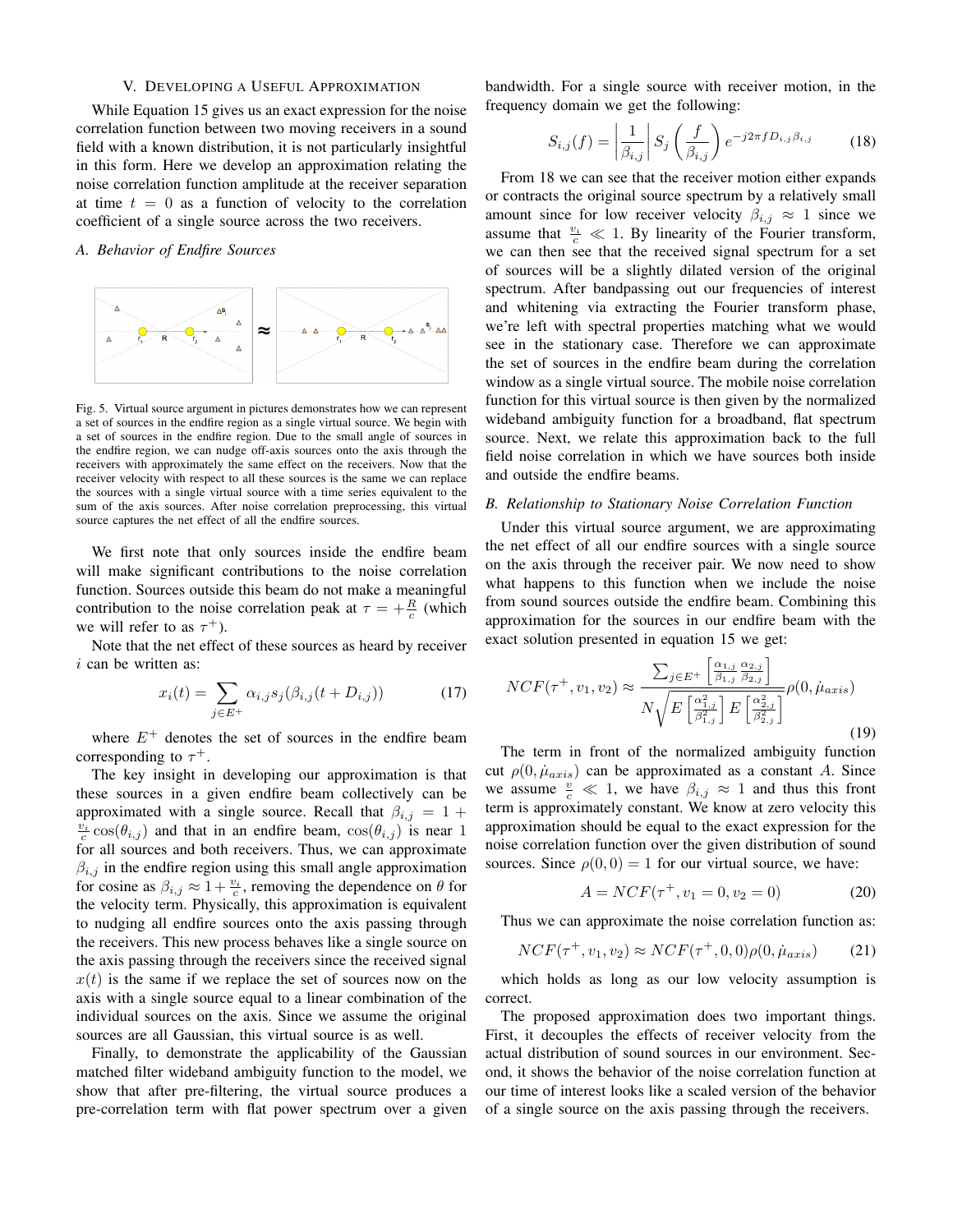# VI. SIMULATIONS

To confirm the proposed hypotheses on the noise correlation function's behavior under receiver velocity given our assumptions, we present simulation which show that our proposed first order approximation holds.

## *A. Simulation Setup*

Each simulation scenario begins with picking a distribution of sound sources and a set of paths for each receiver. We select the start and end position of each receiver for each velocity such that halfway through the correlation the receivers are the same distance apart. This ensures that we always have the same separation at  $t = 0$  regardless of the receiver velocity.

Sources are generated using independent bandpassed standard normal processes for a duration of 0.1 seconds. The spatial distribution of sources varies from experiment to experiment, however the distribution of start times is distributed uniformly over the experiment time window in all cases.

To propagate the sources to each receiver, we use the model in which the signal received is given by:

$$
s_{i,j}(t) = \left(\frac{1}{1+d}\right)s_j\left(\left(1+\frac{v_{rel}}{c}\right)(t+D)\right)
$$
 (22)

which corresponds with our receiver having a constant velocity with respect to the source (reasonable since our sources are short in duration and our receivers move slowly) and attenuation due to spherical spreading  $\approx \frac{1}{d}$  where d is the distance from source to receiver (corresponding with a  $\frac{1}{d^2}$  dropoff in signal energy). The  $\frac{1}{1+d}$  attenuation factor ensures that a source at 0 distance from our receiver experiences no attenuation and corresponds with a source origin power of  $\sigma_s^2=1.$ 

Holding the source distribution constant, we generate audio as heard by each receiver for a set of constant velocities. We then repeat the experiment with a new realization of the source positions and start times for a set number of trials depending on the variance inherent in the distribution. For example, results from isotropic distributions tend to be noisier than those with sources only in the endfire beams, so we perform more trials on the isotropic distributions in order to increase the certainty of our results.

- In simulation we explore the following source distributions:
- 1) Sources on the axis passing through the receiver pair
- 2) Sources distributed in the 2D endfire regions of the receiver pair
- 3) Sources distributed isotropically over the 2D plane containing the receivers
- 4) Receivers at constant 10m depth, sources distributed isotropically in a 2D plane at the surface

Case 1 serves as a verification of our intuition that sources on the axis behave like a single virtual source on each side of the receiver pair. Case 2 serves to demonstrate that our proposed approximation holds for sources in the endfire beams of the receivers. Cases 3 and 4 demonstrate the most realistic cases in which we test to see how well our approximation holds in isotropic sound field cases. Case 4 is a more realistic

case of source distribution, more closely representing surface noise seen in practice [8].

After computing the empirical noise correlation function values for each value in each trial, we compute the mean and standard deviation of the estimates which we use to form 90% confidence intervals for the average noise correlation amplitude of each receiver pair velocity across our set of source distribution realizations. This gives us a relative sense of certainty about these empirical estimates.

These simulations are intended to demonstrate that our model does indeed reflect the behavior of the noise correlation function in a simple environment.

#### *B. Simulation Results*

First, we confirm our previous argument that the noise correlation function of a set of sources along the axis passing the receivers is well modeled by the ambiguity function of a single source on the axis.



Fig. 6. Predicted and simulated correlation coefficients for a single receiver moving, with all sources distributed uniformly along the axis between the two receivers. The y axis is the noise correlation function amplitude at  $\tau^+$ and the x axis is the velocity of receiver 2. Red indicates simulated values along with 90% confidence intervals and blue is the predicted quantity:  $NCF(\tau^+, 0, 0)\rho(0, \mu_{axis})$ . Overall we see a close match between simulated and predicted values. This confirms our intuition that many sources along the axis between the receivers behaves like a single source.

Figure 6 demonstrates that as predicted, sources on the axis passing through our receiver pair can be modeled with a pair of virtual sources, one for each endfire beam of our receiver pair. Note that our peak value for the correlation is not equal to 0.5 for sources along the axis, due to the correlation preprocessing and sources between the two receivers contributing to peaks not at  $\tau = \tau^+$  or  $\tau = \tau^-$ .

Next, we demonstrate that a field composed of only sources in the endfire beams is approximated by the ambiguity function for a single virtual source on the axis passing through the receivers.

Though not as good an approximation as the axis case, here we can see that our approximation holds reasonably well. In this case, the approximation tends to underbound the experimental bounds by a narrow margin. In the higher center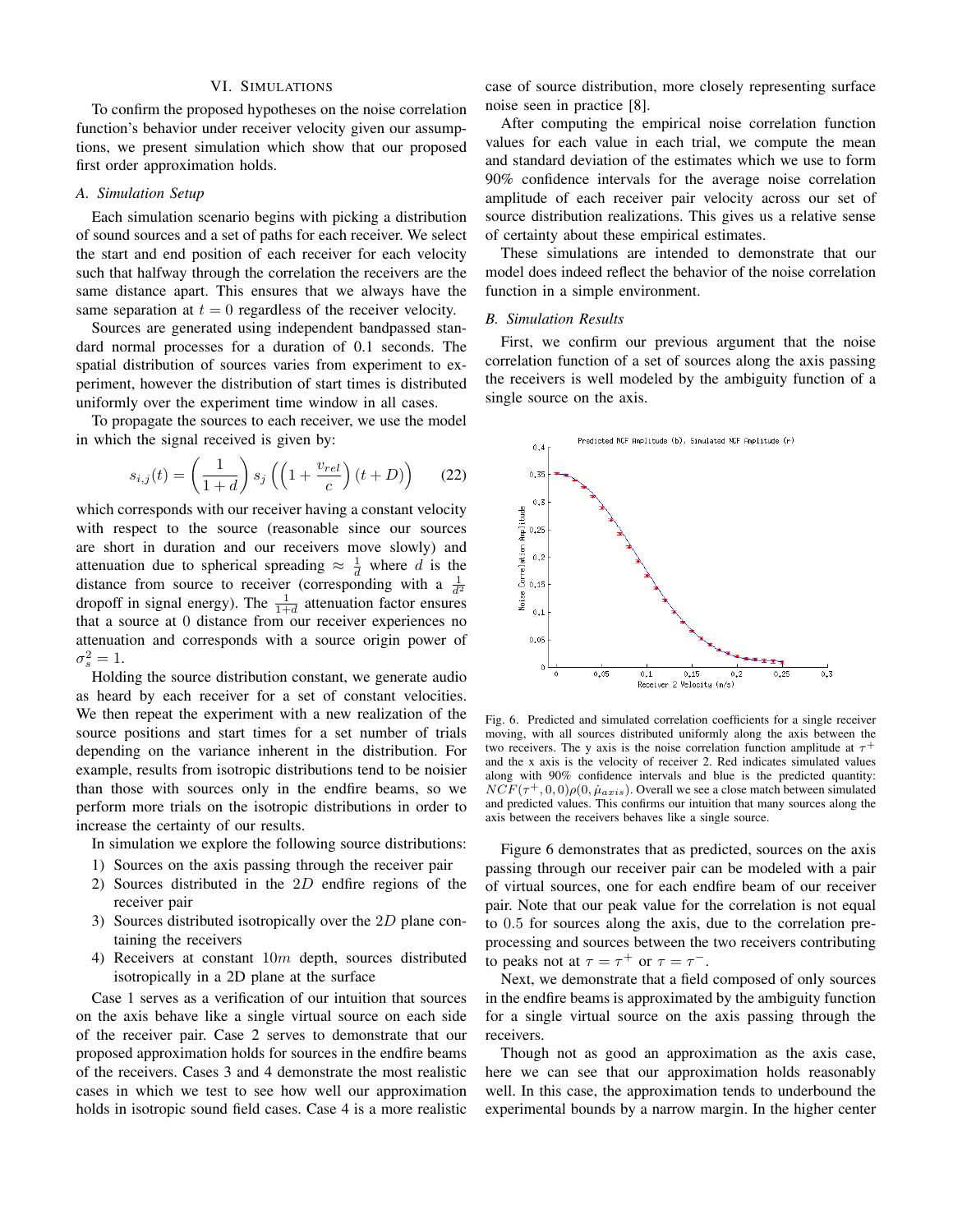

Fig. 7. Simulated and predicted noise correlation amplitude for varying velocities with sources distributed in the endfire regions of the receivers. The y axis is the noise correlation function amplitude at  $\tau^+$  and the x axis is the velocity of receiver 2. Red indicates simulated values along with 90% confidence intervals and blue is the predicted quantity:  $NCF(\tau^+, 0, 0)\rho(0, \mu_{axis})$ . Like the axis case in Figure 6, the predicted values match the simulated values for low velocity, but tend to underbound the simulated values for larger velocities. This demonstrates that the approximation of sources in the endfire region as all being on the axis holds reasonably well.

frequency and bandwidth cases, the peak noise correlation value drops off much faster as a function of receiver velocity, but the approximation holds much more tightly because of the narrower endfire beamwidth in these cases.

In the cases with isotropically distributed noise, we start to see some interesting effects. Our approximation holds reasonably well for different bandwidths and center frequencies (Figures 8, and 9).



Fig. 8. Simulated and predicted noise correlation amplitude for varying velocities with sources distributed isotropically in the 2D plane of the receivers,  $B = 400$ ,  $f_c = 300$ . The y axis is the noise correlation function amplitude at  $\tau^+$  and the x axis is the velocity of receiver 2. Red indicates simulated values along with 90% confidence intervals and blue is the predicted quantity:  $NCF(\tau^+, 0, 0)\rho(0, \mu_{axis})$ . As predicted, the isotropic field case shown here is close in behavior to the endfire case in Figure 7. This demonstrates that the proposed approximation holds in the case of an isotropic field of sound sources.



Fig. 9. Simulated and predicted noise correlation amplitude for varying velocities with sources distributed isotropically in the 2D plane of the receivers,  $B = f_c = 1000$ . The y axis is the noise correlation function amplitude at  $\tau^+$  and the x axis is the velocity of receiver 2. Red indicates simulated values along with 90% confidence intervals and blue is the predicted quantity:  $NCF(\tau^+, 0, 0) \rho(0, \mu_{axis})$ . Similar to Figure 8 the prediction matches the simulation well. This shows that the proposed approximation also holds for different center frequencies and bandwidths.

Finally, we get to the most realistic case of sources residing in a plane above the receivers, corresponding with surface noise above receivers at constant depth. Like the previous two cases, we see that our predicted noise correlation value tends to underbound the experimental data by a small margin. This is acceptable from a design perspective because it allows us to choose our correlation parameters such that we will achieve slightly better than predicted performance. Similar to the 2D case we see that our approximation works well in the surface noise case (Figures 10).



Fig. 10. Simulated and predicted noise correlation amplitude for varying velocities with sources distributed isotropically on the surface plane 10m above the receivers,  $B = 400$ ,  $f_c = 300$ . The y axis is the noise correlation function amplitude at  $\tau^+$  and the x axis is the velocity of receiver 2. Red indicates simulated values along with 90% confidence intervals and blue is the predicted quantity:  $NCF(\tau^+, 0, 0) \rho(0, \mu_{axis})$ . In this more realistic noise distribution case, the behavior similar to that in Figure 8 shows that this approximation holds for this surface noise distribution as well.